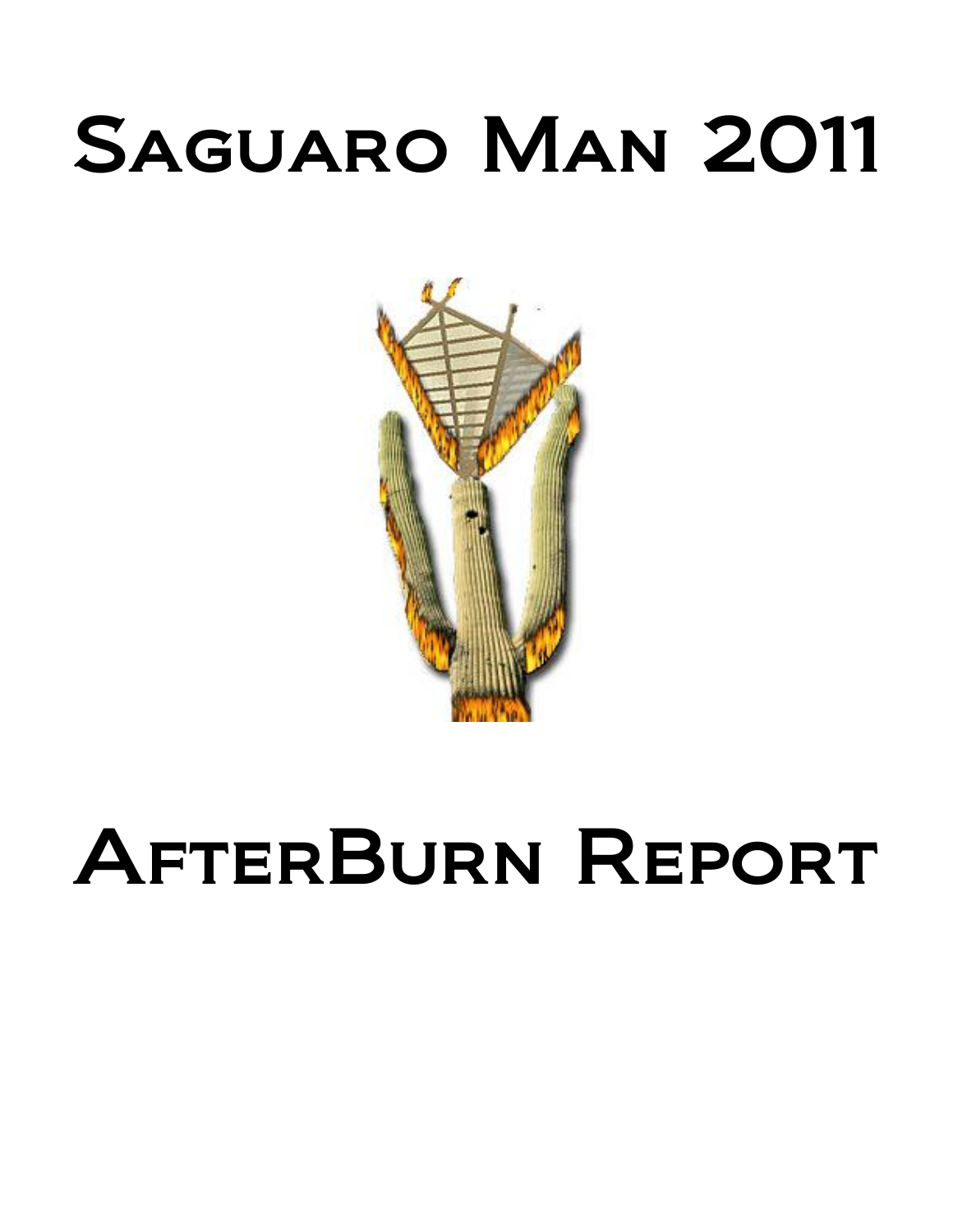# Table of Contents

- **E** [Introduction](#page-2-0)
- **EN [Under New Management](#page-4-0)**
- **[Financials](#page-7-0)**
- **[AZBurner Art Fund / Art Grants](#page-8-0)**
- **Site Management**
- **ER [Leave No Trace](#page-11-0)**
- **[Art & Theme Camps](#page-12-0)**
- **[Rangers](#page-13-0)**
- **[Fire Safety](#page-17-0)**
- [Moving Towards the Future](#page-19-0)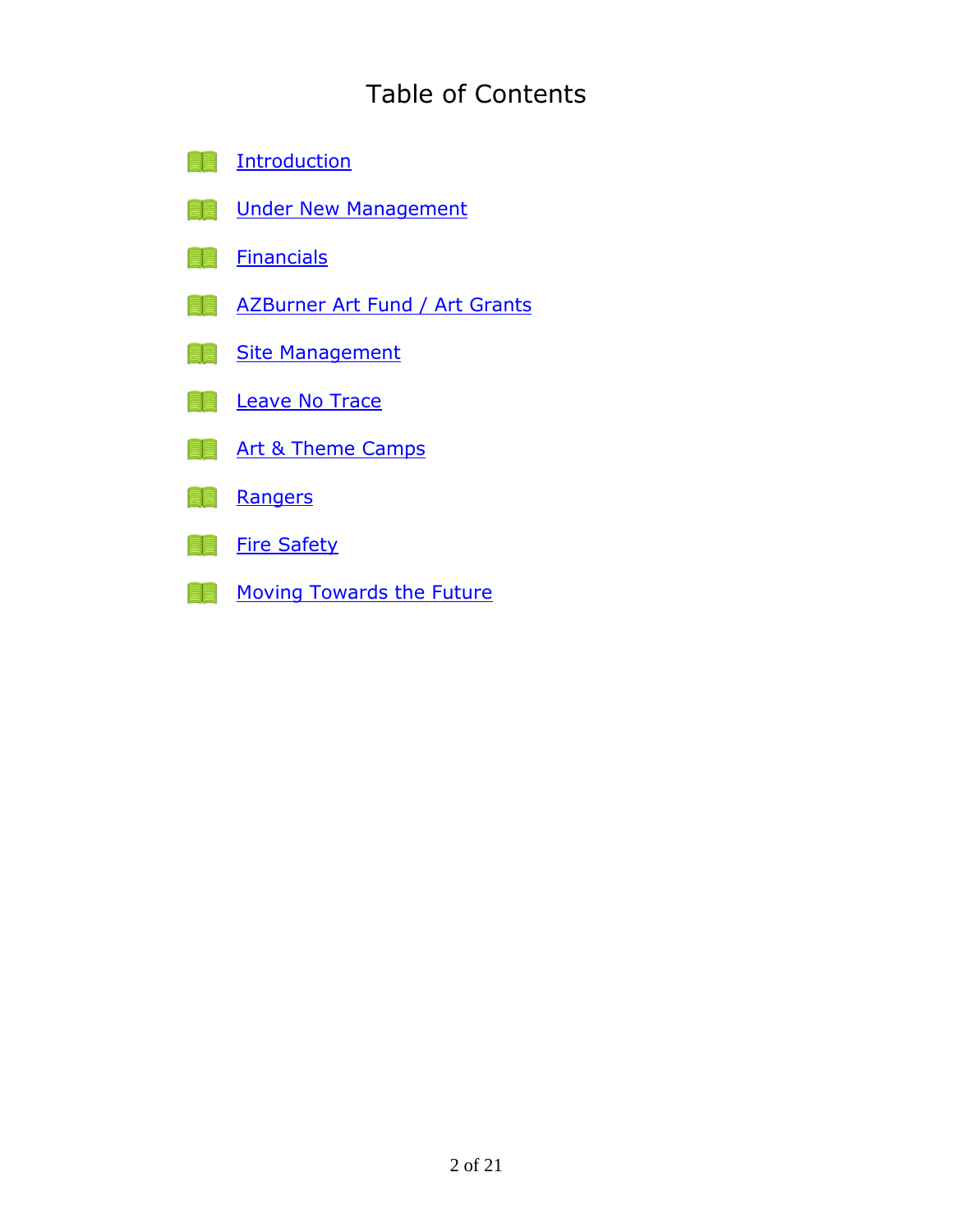# <span id="page-2-0"></span>**Introduction**

Saguaro Man 2011 was held outside Snowflake, Arizona on May 5-8 and by all reflection was a major success; transforming the lives of those that assisted in producing the event, as well as all those that attended from within Arizona's borders and neighboring regions.

From 2001 – 2010 The Arizona Regional Burn, first known as Scalping Man – renamed Toast in 2003 was produced by Gary Taylor & Grover Davis – then Co-Arizona Regional Contacts. Post Burning Man 2010 Gary formally resigned as AZ RC after 10yrs of amazing service. The Burning Man Organization quickly started the process of filling the AZ Regional Contact position. After a formal solicitation to the Arizona Burning Man Community & internal vetting procedure; Burning Man announced on December 20, 2010 that Scott Platsky aka 'Scotto' & Ben Overbaugh aka 'Chromotest' were duly selected & installed as the new Arizona Regional Contacts.

As Gary & Grover stepped aside; it was decided it would be best for the Arizona Community to not only start fresh with the newly installed RC's but also to re-invent the Arizona Regional Burn with new energy and a new name.

Community members had already started getting excited & a pre-planning group was formed in early November 2010. A formal request was sent out to all AZBurner Members for input as to a new name for the Arizona Regional Burn. After two rounds of polls – the name **Saguaro Man** was chosen by the AZBurner Community.

As soon as the name of the event had been selected, the process of soliciting for and selecting leads began and within a short time we had assembled and awesome team that would take the Arizona Regional event to the next level of community involvement & participation.

Scalping Man & Toast had been held in the same location, Witch Wells AZ, our many thanks to Jerry Meixner for allowing us to use your land to host the Arizona Regional Burn for the past nine years. We are very lucky in Arizona to have several community members that have rural land outside the Phoenix Metro area where large weekendcamping events could be held; a formal process was started to find additional locations for Saguaro Man and it was decided that the 2011 event would be held at Double Dolphin Farm outside Snowflake, AZ.

Tickets for Saguaro Man 2011 went on sale March 1, 2011 with a tiered priced system. 300 Tickets total [100 Tickets @ \$35 – 100 Tickets @ \$50 – 100 Tickets @ \$65] When sales ended on May  $3^{rd}$  – 288 tickets were sold, nearly a sellout.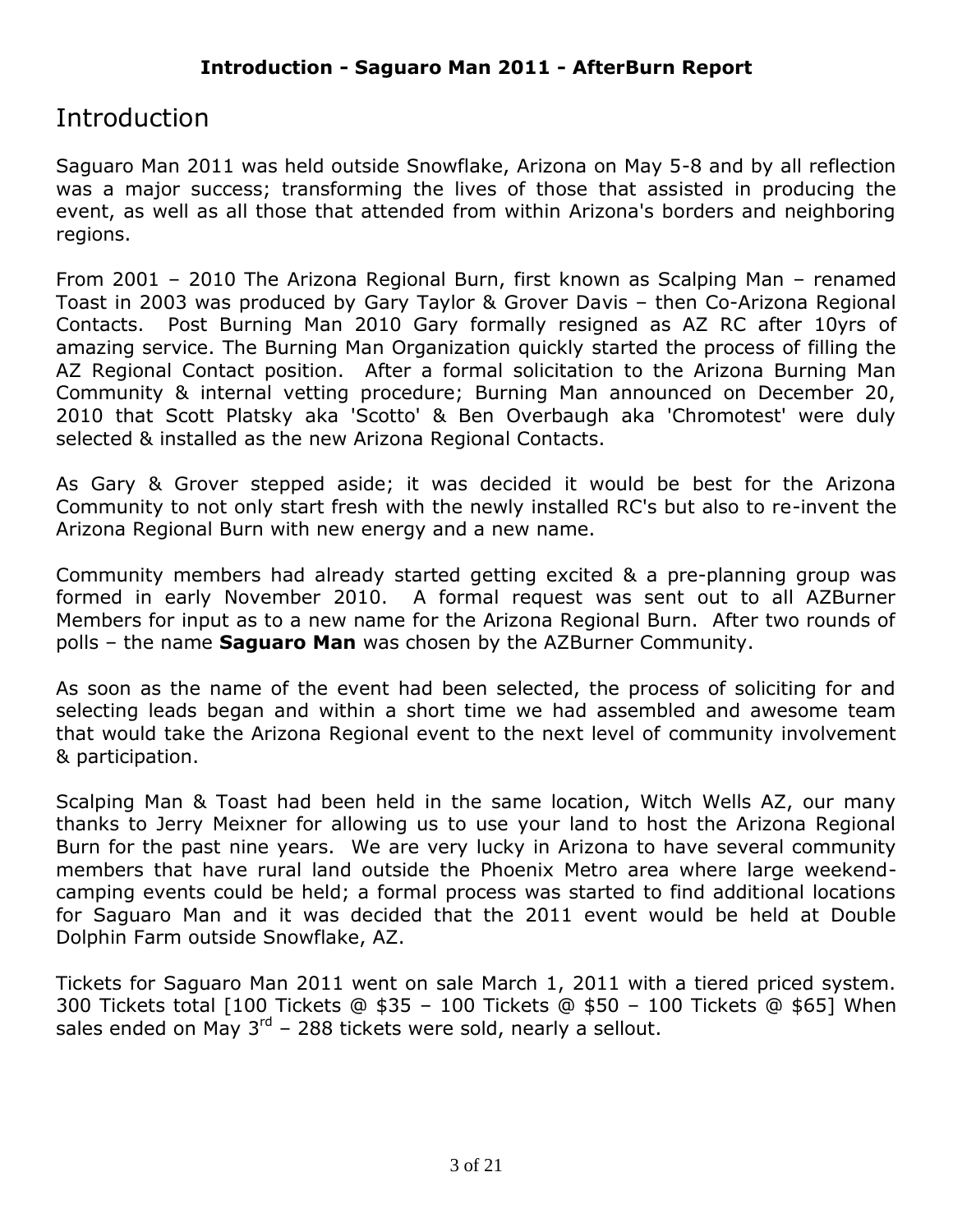## **Introduction - Saguaro Man 2011 - AfterBurn Report**

It had been decided that any "Profits" from Saguaro Man ticket sales would be used twofold. A portion of those funds would assist the AZ RC"s Scotto & Chromie in running the Arizona Region and as much money as possible would be dedicated to Arizona-Based Artist producing Art for Saguaro Man & Arizona Decom. A full [financial disclosure](#page-7-0) is listed here-in this AfterBurn report.

Special callouts to our amazing Event Leads and their teams:

- Event Co-Lead Rachel Taccariello aka 'Tacky'
- Art Shelley Tait aka 'Conchita'
- Insurance/Financial Consultant Robert Tait aka 'Mr. Mom'
- Gate/Greeters Toni Oertel aka 'Tigress'
- LNT Rebecca Ween aka 'Becca"
- LNT Trey Spear aka "DPW Jesus"
- Rangers Charles Hoggat aka 'Blank'
- Fire Safety Ron Martinez aka "R-Jag"
- On Site-Placement Roger Ripps aka "Panther"
- Center Camp Dome Designer/Builder Craig Cooper aka "Coop"
- Land Owners (Double Dolphin Farm) Arthur Rudiak Sunshine & Pyro Dave

I thank each & every one of you for all your hard work & dedication to the process of producing a very successful Saguaro Man, I see only great things on the horizon for the continued success of Saguaro Man and the Arizona Burner Community.

Scott Platsky aka 'Scotto"

- Co-Lead Saguaro Man
- Co-Arizona RC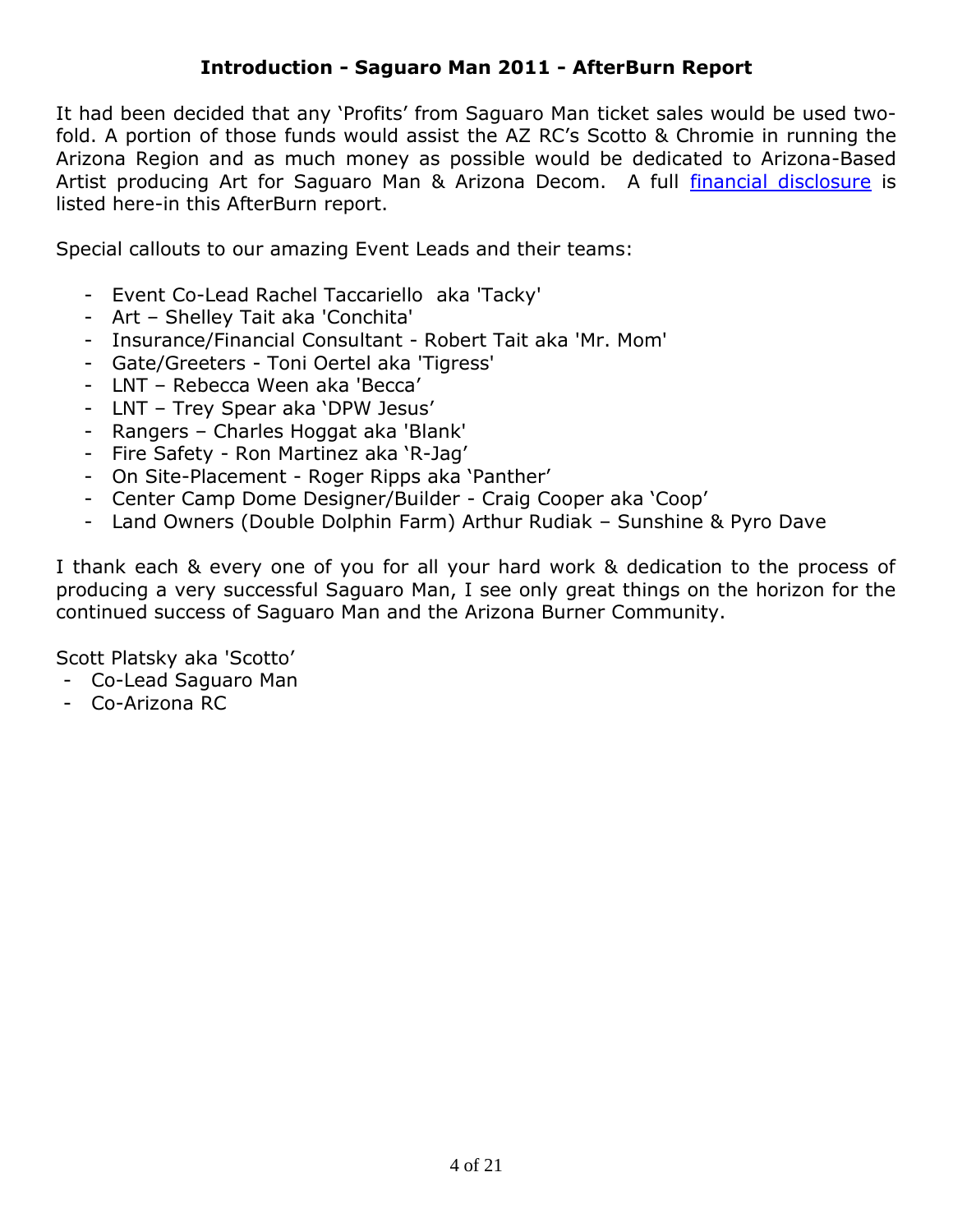# <span id="page-4-0"></span>Under New Management

## **Notes from Scott Platsky aka 'Scotto'- Saguaro Man Co-Lead**

**This isn't my first Rodeo…**I may be new at being a Burning Man Regional Contact (Installed 12/20/10) and Saguaro Man 2011 may be the first Regional Burn that I have assisted in coordinating, but it is far from my first rodeo. I am a twelve-year Burner and before taking on the role of AZ RC, I had been actively involved in all things AZBM and also run a 200-person Theme Camp On-Playa. With that said taking on Co-Leading Arizona's newest Regional Burn, Saguaro Man was not a stretch, but that is not to say that I did not learn many valuable lessons along the way.

**You cannot do it all yourself**: Collaborative Effort is the name of the game. As the planning process of Saguaro Man began so many months ago, I realized how fortunate I was to have such an amazing team of fellow AZBurners to work with. Many of them I did not know well or at all before we started down the planning road, but quickly became fast friends with all of them as we worked out the details at each step.

I most appreciative of Rachel Taccariello aka 'Tacky' - the entire AZBurner Community should tip their collective hat to her for stepping up and taking on the role of Co-Lead; Saguaro Man 2011 would not have been as successful without her. All along the way she was detail oriented, cracked the whip when necessary and made my own job in coplanning Saguaro Man a joy rather than a chore.

I salute all of our Leads & their teams for pulling off such a successful Regional Event. I hope to work with you all again on future AZBurner projects.

*Special Mentions*: Behind every great Co-Lead is a Wife/Husband, Life Partner or Significant Other. Wanted to acknowledge both Ginny Platsky aka 'WildChild' & Roger Ripps aka 'Panther' for putting up with all the crazy hours Tacky & I spent working on Saguaro Man. All along the way you were both so supportive, gave your opinions, and knew when to back off. I am sure I speak for Tacky – The Hugest HUGGS & KISSES to you both!!!!

**Rangers are the BOMB**!!! Rangers wear Kaki to blend in with the dust and do not often get the recognition they deserve. Special callouts to Rangers Blank, Hermione, Sista, Bourbon, Queen Sol & all of the AZ-Based Heliotropic Rangers. Special thanks to all the BRC Rangers form out of state that made the trek to enjoy Saguaro Man and take a shift. You all are a very important part of our community and we thank you!!!

**Saguaro Man ROCKED**!!!! Once we were on-site the event almost ran itself; all of the pre-planning, on-site work weekends and communication with the land owners & vendors made things run smoothly.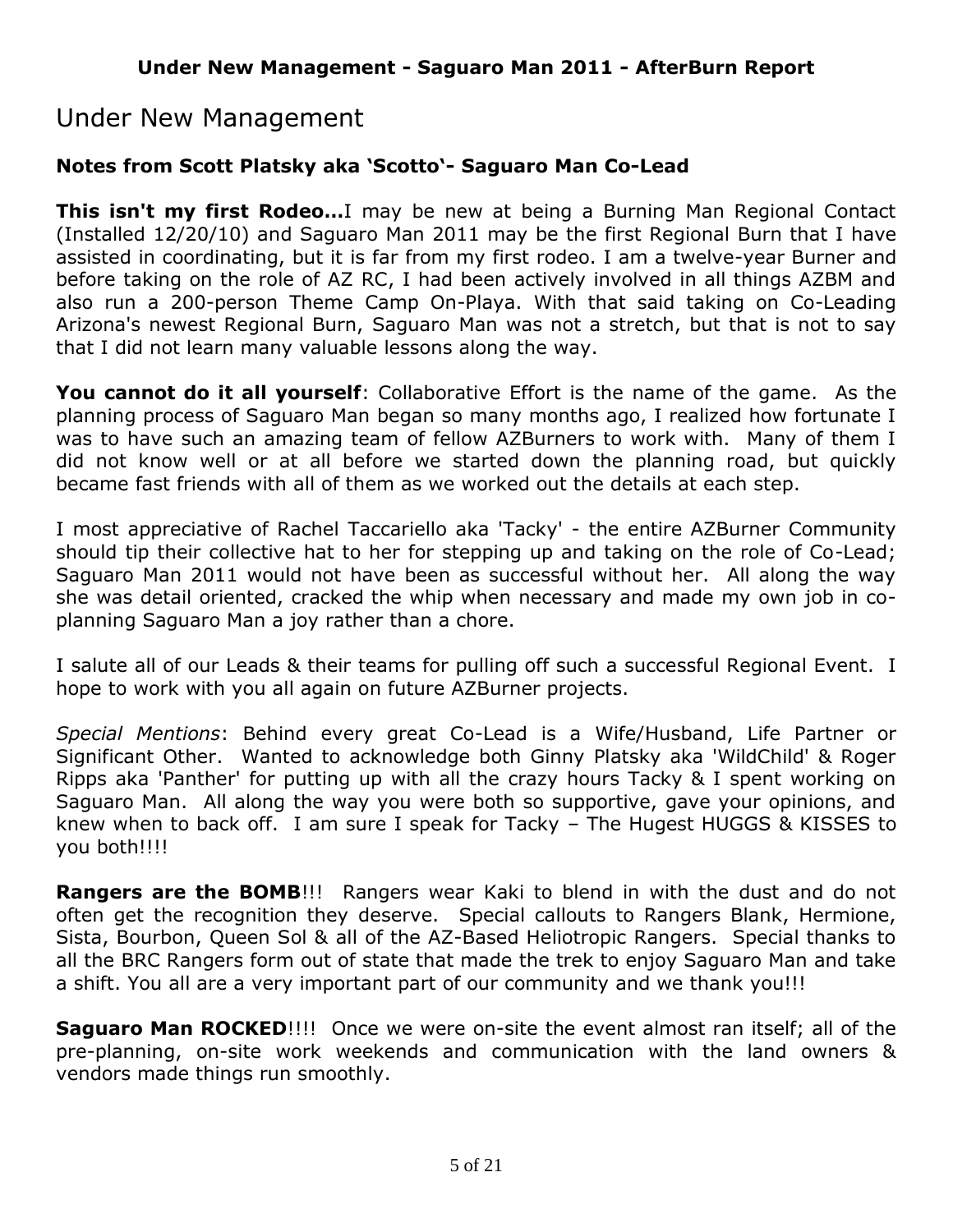## **Under New Management - Saguaro Man 2011 - AfterBurn Report**

## <span id="page-5-0"></span>**Notes from Rachel Taccariello aka 'Tacky' - Saguaro Man Co-Lead**

Saguaro Man was, in my experience, a complete success. For Saguaro Man"s inaugural year my role was Co-Event Lead, with Scotto as the cohort. Like all the participants being newbies to Saguaro Man, I was a virgin event coordinator. With the restructuring of the Arizona Burners organization, and the quick fiery passion of community members, SM was underway before most could lick up the crumbs of Toast.

Here is a quick overview of what was experienced in being SM Co Lead"11:

### **Lessons Learned Everyday**

- E-Mails
- ❖ Due Diligence
- **↑ Trusting yourself**
- E-Mails
- ❖ Timelines and To-do Lists
- ❖ Tao of Leadership
- E-Mails
- ❖ Conference calls
- \* Projected v. Actual Budgeting (flexible line items)
- E-Mails
- Face-to-Face Meetings
- E-Mails
- Learning how to write quick appropriate emails, effective communicating
- ❖ Learning Legal event elements
- E-Mails
- And a shiznit-ton of fun walking around the entire SM site seeing what the Burning Community created
- ◆ Did I mention E-mailing?

#### **What Worked Well**:

- Even though it is something none of us can control, an element of Saguaro Man that worked well were the weather conditions. This cannot go without acknowledgment
- Departmental leads for Rangers, Medical/Fire Safety, Art, LNT, Insurance and Site Management, all being in regular communication
- ◆ Double Dolphin Farm Lower 80 Location
- Conception of AZ Burners Art Fund
- ❖ Participant Camp Placement Assistance
- ❖ Designated drive in areas for camping
- ❖ Eventbrite and No Gate Ticket Sales
- $\div$  Wristbands  $\sim$  proof of admittance and identify those under 21 years of age
- ❖ Servicing of Potties mid-event
- ❖ The Greeter experience was stellar
- SoOwRU Dome (Coop"s Center Structure)
- pARTicipation in all forms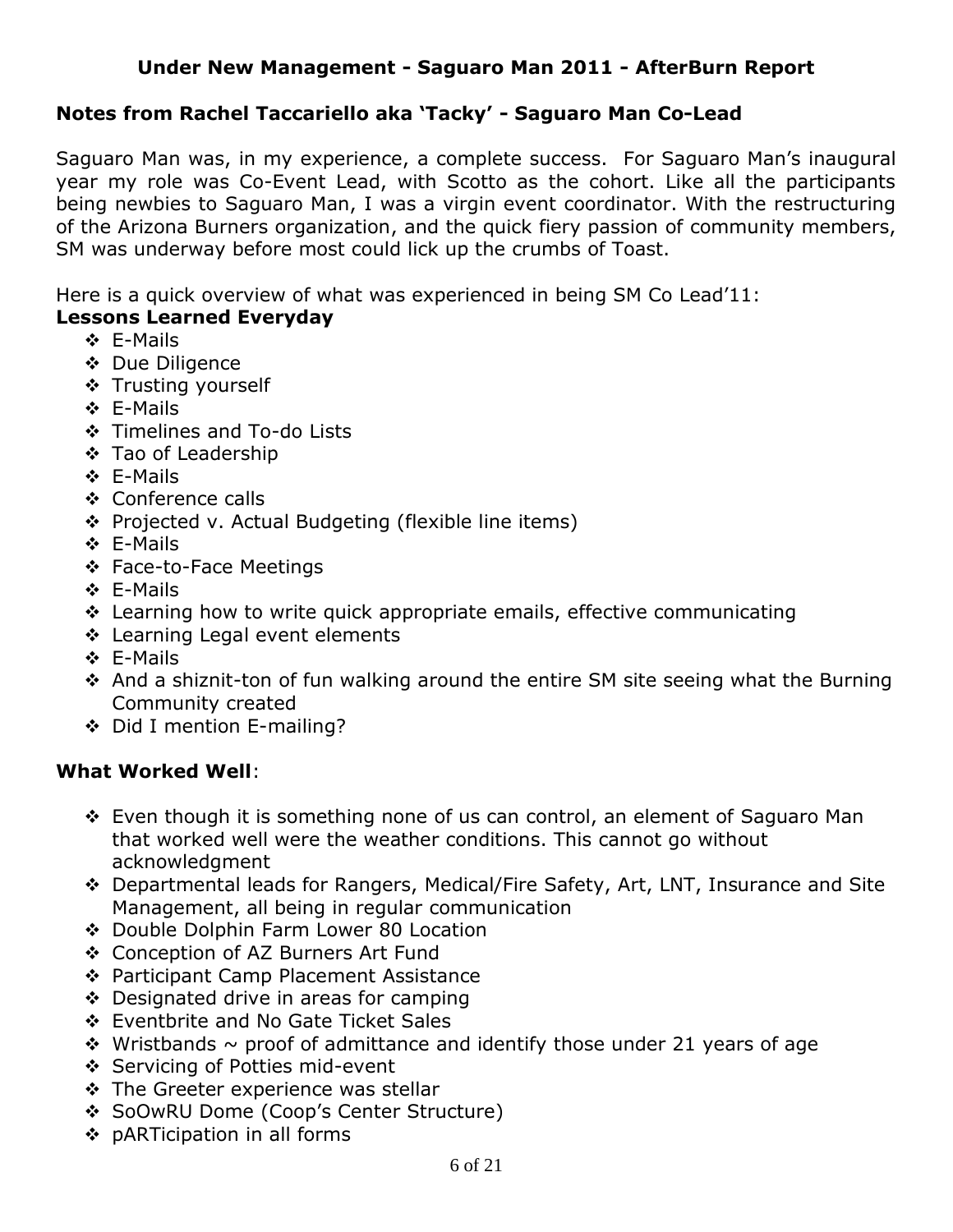## **What Didn't Work Entirely Well**:

- ◆ Not having 2nd back-up person for each Departmental Lead
- Acts with fire not communicated to event leads or Fire Safety Lead
- Loose agenda for the Work Weekend as opposed to assigning tasks
- Voting on the event name
- Amount of Radios between Leads, Rangers, and Gate
- ❖ Delaying on Sticker Swag
- For SM"11 a Census was drafted but never dispersed

One new element I would like to see for SM"12 is the pre-registering of Theme and Sound Camps. Having Theme and Sound Camps register before the event will ease town planning as we move forward, especially when we grow in population size. Additionally, for Sound/Music camps pre-registering, it'll aide in camping satisfaction and shared 'air' space amongst Sound Camps.

As we move into SM"12 new ideas and progressions will come about. SM volunteers will be called upon. There will be fresh lead roles as well. After the playa dust settles and before the New Year, this will start the SM season. At that point current SM leads will reconvene. Be on the watch for call outs of SM participation and roles to fill.

## **SUMMARY:**

We have something very uniquely special here in Arizona. Between the characters we house, the environments we love to endure, with the wealth of knowledge, passion, and ingenuity we all embody  $\sim$  we've got a great thing going here.

Saguaro Man is Arizona's Burning playground. A vessel of community and open participation, SM is supported by hope & fear, good & evil, all in the glow of a nebulous entity. Saguaro Man is beyond belief in this floating world of creative fertility. An inferno of the psyche encompassed in the body of evolution emerging through rites of passage. You are You at Saguaro Man.

But SM ain't no thang without its participants and what you bring. Some bring steel, ideas, a stage, and waffles. Some bring fire, stuffed animals, beats and everything but the kitchen sink! Be it a violin on your back, a toaster that pops, or the conversation of your soul, each of you make the event. You are Saguaro Man.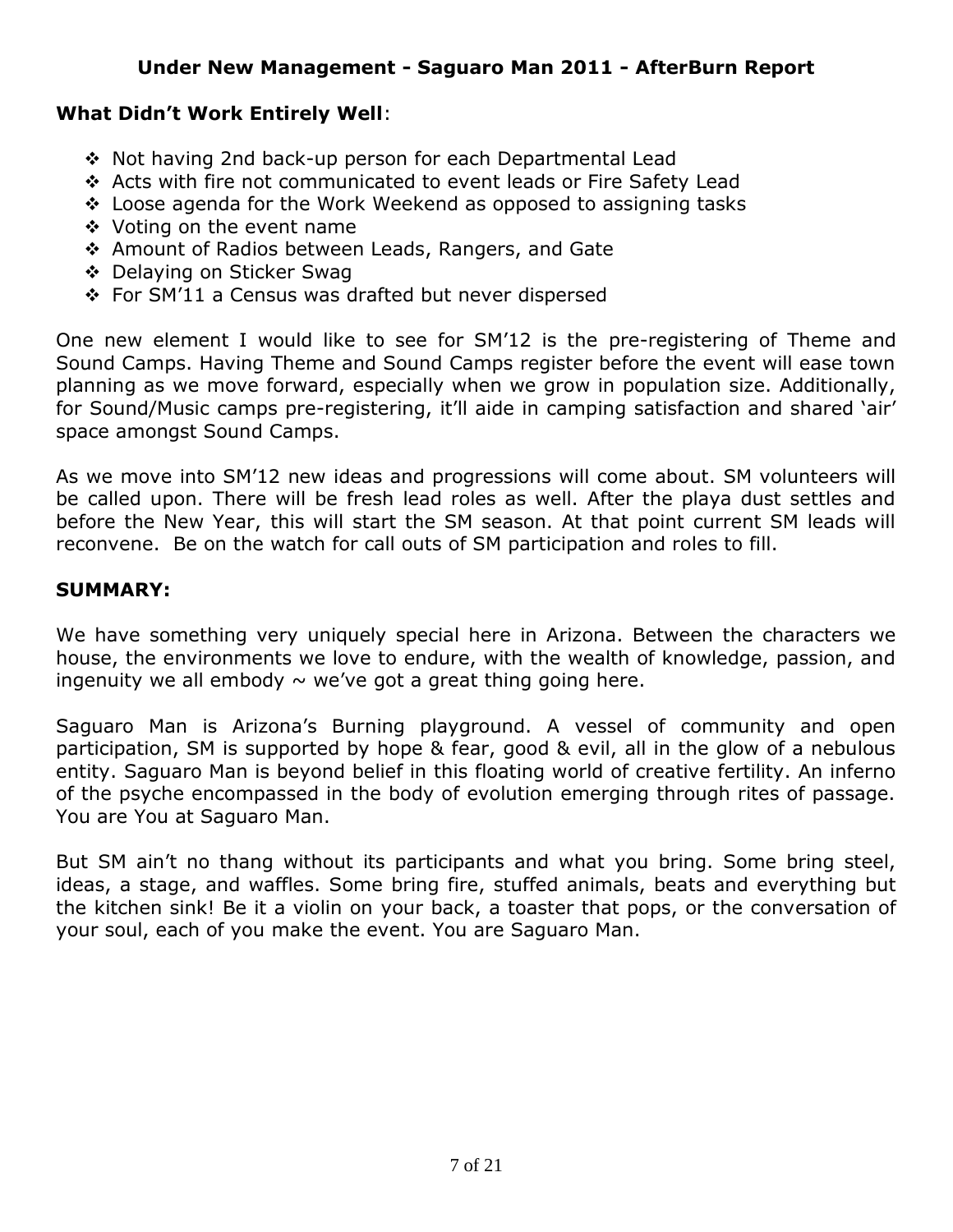# **Financials - Saguaro Man 2011 - AfterBurn Report**

# <span id="page-7-0"></span>Financials

| <b>Revenue</b>                                                                                                                                                               |                              |                                             |
|------------------------------------------------------------------------------------------------------------------------------------------------------------------------------|------------------------------|---------------------------------------------|
| Ticket Sales (288 Total)                                                                                                                                                     |                              | \$14,155.00                                 |
| <b>Expenses</b>                                                                                                                                                              |                              |                                             |
| Initial Checking/Savings Acct. Dep Returned to Scott Platsky                                                                                                                 |                              | \$50.00                                     |
| Land Use Fees<br>Permanent Gate for Double Dolphin Farm - Event Entrance                                                                                                     |                              | \$650.00<br>\$228.00                        |
| <b>Event Insurance</b><br><b>Ticket Processing Fees</b><br>PayPal Processing Fees                                                                                            |                              | \$350.00<br>\$632.70<br>\$439.49            |
| Leads Meetings - Travel/Meals<br>Work Weekend - Gas Reimbursement/Food                                                                                                       |                              | \$219.66<br>\$470.00                        |
| Porta Potty Rental & Service<br>Firewood                                                                                                                                     |                              | \$1,224.15<br>\$200.00                      |
| Radios/Batteries/Holsters<br>1000W Generator - Purchased (AZBurner Asset)<br><b>Event Gasoline</b>                                                                           |                              | \$200.00<br>\$739.08<br>\$120.00            |
| Signage (Plywood/Hardware/Paint/Brushes)<br>Garbage Bags/Rakes/Stakes/Spray Paint<br>Greeters/Gate Infrastructure (Purchased)<br>Center Camp Dome/Parachute (AZBurner Asset) |                              | \$213.75<br>\$50.00<br>\$165.93<br>\$860.17 |
| Wrist Bands/Camera Tags/Pencils                                                                                                                                              |                              | \$340.84                                    |
|                                                                                                                                                                              | <b>Total Costs of Event:</b> | \$7,153.77                                  |
|                                                                                                                                                                              | <b>Total Event Revenue:</b>  | \$7,001.23                                  |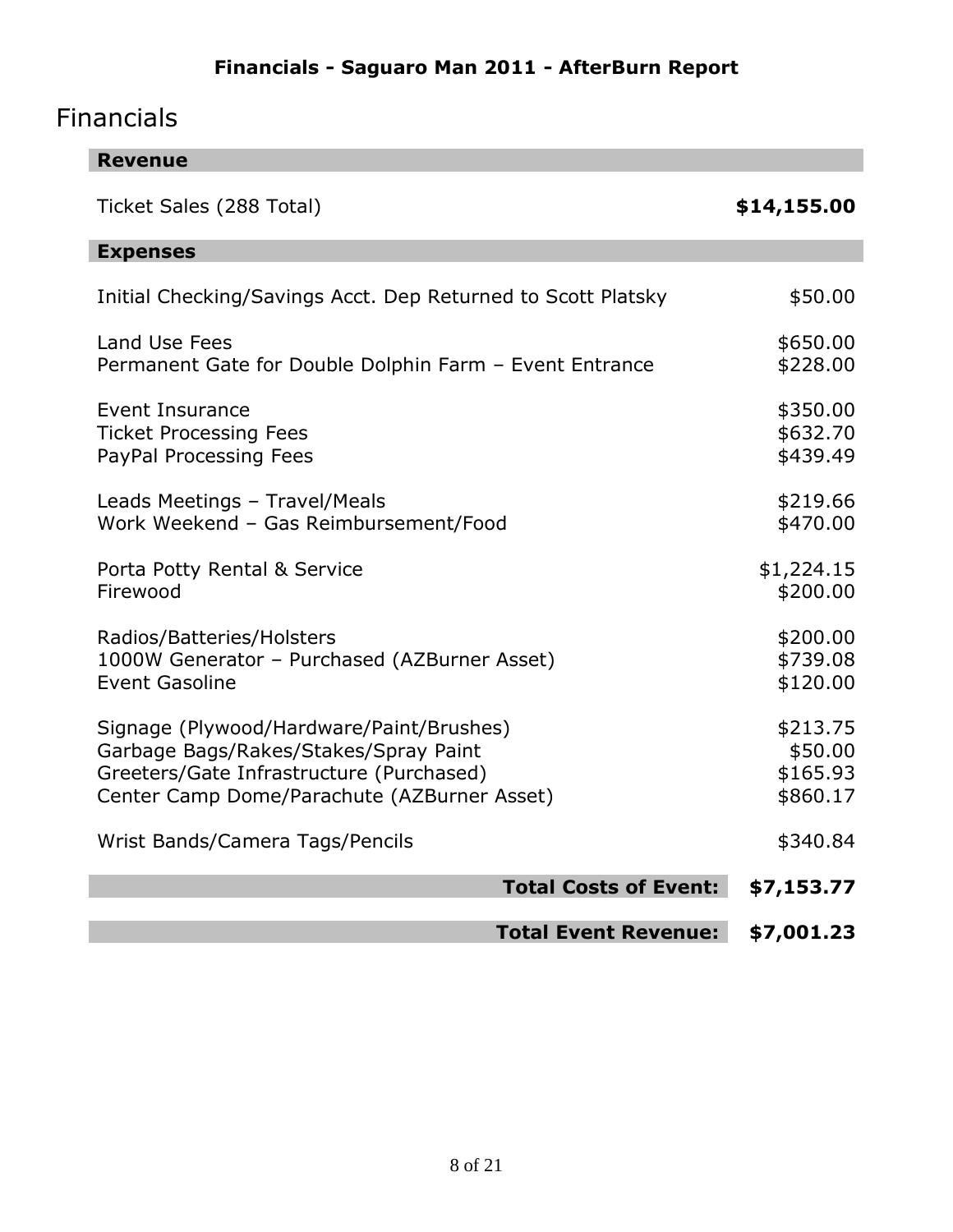# <span id="page-8-0"></span>AZBurner Art Fund / Art Grants

The AZBurner Art Fund was created with the following Mission Statement: The AZBurners Art Fund promotes artistic expression by providing financial support for art projects at the AZ Regional Events, Saguaro Man and Decompression. The goals of this fund are to attract a wider range of artists, inspire creativity, and foster diverse works of art that reflect the values within our community.

Considerations for funding will be based on the artist and/or teams ability to establish that there is a reasonable commitment of volunteer man hours and materials, and that there is additional funding or financial resources in place. Additional considerations will be given if the regional project is playa bound; the art is interactive and/or provokes creative intelligence; whether or not the art is sustainable, versus one time burnable art; and reduce, reuse, recycle is part of the overall art plan.

Funding by the AZBurner Art Fund comes directly from projections of event profit, and goes toward materials only with the submission of original receipts. Funding will be disseminated after the event costs are covered, and the artist must be an attendee of the regional event.

Regional events revolve around artistic expression, and we all benefit from the artist's endeavors. In order to establish the opportunity for art funding, the regional committee has implemented an increase in ticket prices for the events. This increase is a reflection of the communities' positive response to past art projects, and the call to greater artist participation.

| <b>Art Grants</b>                                                                                                                                 |                         |  |
|---------------------------------------------------------------------------------------------------------------------------------------------------|-------------------------|--|
| Carnegiea Gigantea - AZCore Project - KickStarter<br>Tunnel of Questionable Enlightenment - KickStarter<br><b>Burner Without Borders Donation</b> | \$600<br>\$400<br>\$400 |  |
| Funds allocated to Art Committee                                                                                                                  | \$2,700                 |  |

#### **Final Balance: \$2,901.23**

<span id="page-8-1"></span>It had been decided that the Art Committee will be responsible for receiving submissions from Artist for monetary reimbursement, make decisions of how the allocated funds to the Art Committee would be dispersed and coordinate Art & Art Placement at Saguaro Man & Decom.

The remaining balance will be used by the Arizona Regional Contacts to further the AZBurner Community during the year and be used as seed money for AZDecom. A full financial disclosure of monies spent and remaining funds at year-end will be presented to the AZBurner Community.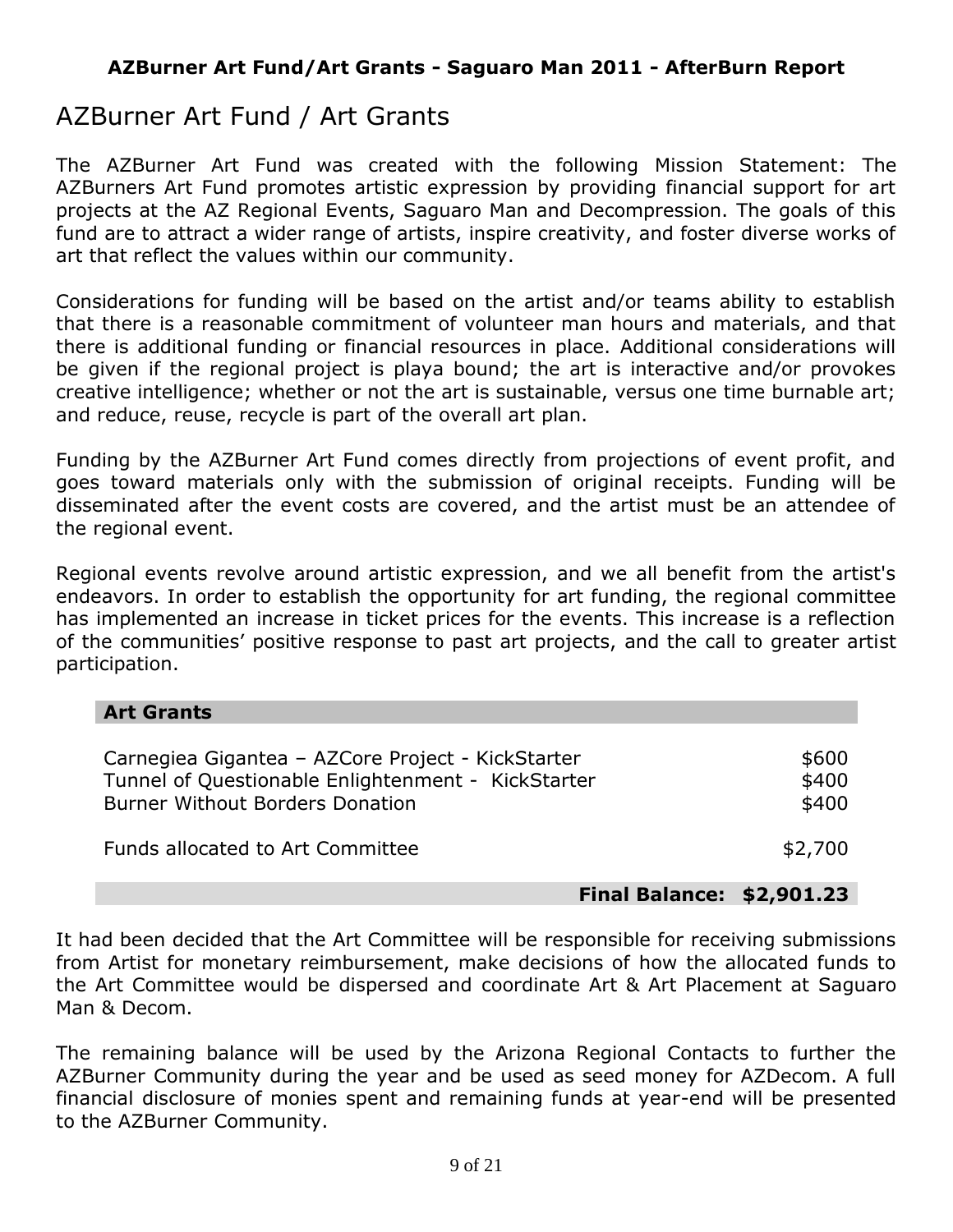## Site Management

**Gate – Greeters** – Submitted by: Toni Oertel aka 'Tigress'

**Pre-Event Organization:** I have found making lists of supplies has helped me in the past. I applied the same to organizing this years' gate. This is useful for 2 purposes. One being budgeting, second being as a packing list when you"re getting ready to leave. Basic list always includes: carports, stakes, rope for extra tie down, tables, chairs, lighting, tool box full of tools (you"d be amazed how often this comes in handy), an education activity. I try to make the education activity as interactive as it can be. It is much more fun to do an activity than stand there and preach. You can add to this list as you wish. My philosophy is if it adds fun, art, unique-ness, and is affordable, then it's a go!

Having a gate SOP manual is handy to have, this way every gate shift knows what they need to do, and any other information they need to impart to participants coming in. If you make this as step by step and detailed as possible it decreases the amount of times you need to explain it.

Rounding up volunteers is also an integral part of being a gate lead. If you have no volunteers, you have no gate. First to set a schedule: pick hours of shifts, and how many people on a shift. Create a spreadsheet that can be accessible to anyone. Google spreadsheets worked well this year. Posting this as soon as the event is scheduled is a good idea. This gives you ample time to get your shifts filled and not have to scramble around last minute.

Communication with event leads is also important. By keeping them in the loop of the gate, you can use them as a sounding board for ideas, questions, etc. Everything will work a lot smoother if everyone is on the same page.

At The Event: This year the gate ran very well from my perspective, with only one issue of lighting not working properly. The gate had a total of 27 volunteers pre-register for shifts with 100% of these volunteers present for their shifts. Another 4 volunteers signed up for the shifts for a total of 31 who volunteered. The only shift we didn"t have pre-filled was the Friday 12-4am shift. Panther and Tacky were awesome in volunteering for this shift.

The gate was separated into 2 stations. The first station took care of checking in, taking care of the legalities portion. The Greeter station was up the road a little bit, consisting of a bell which was rung by newbies. This being the first year of Saguaro Man, everyone was a newbie. The education activity consisted of a panel of the definitions of the 11 principles. The actual 11 principles were to be put next to their definition by participants. Since this was the inaugural event, there were panels of art for the participants to sign to commemorate their participation in this event.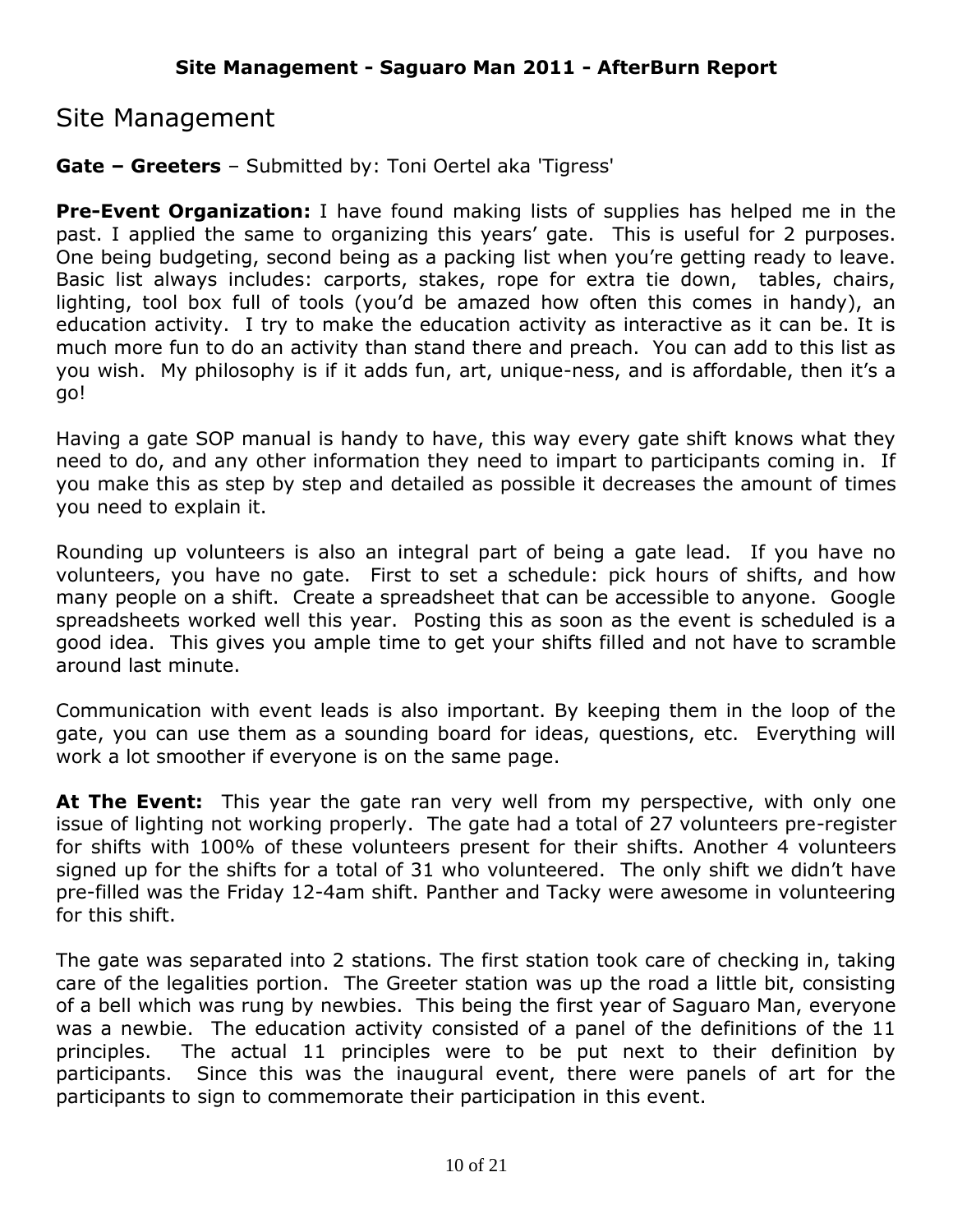The gate had radio communication linked to gate lead as needed. Gate Lead had radio communication with event leads as needed.

**Implementation for Upcoming Events:** Gate/Greeter debriefing was held Saturday afternoon for feedback, ideas for upcoming burns. The ideas were as follows:

- **1.** Since lighting was an issue this year, for future, solar LED lighting will be implemented.
- **2.** More Signage! Having a sign saying "Approaching Saguaro Man Check-In" as participants are approaching the first gate, and "Approaching Greeter Station".
- **3.** Burn Barrels at each gate, it did get pretty chilly during the night shifts.
- **4.** Having some swag of sorts for Gate/Greeter Volunteers on shift: most leaned towards t-shirts, or tank tops with Greeter on them.
- **5.** Instead of having the bell suspended from the carport, building it its own wooden frame to hang from outside the carport.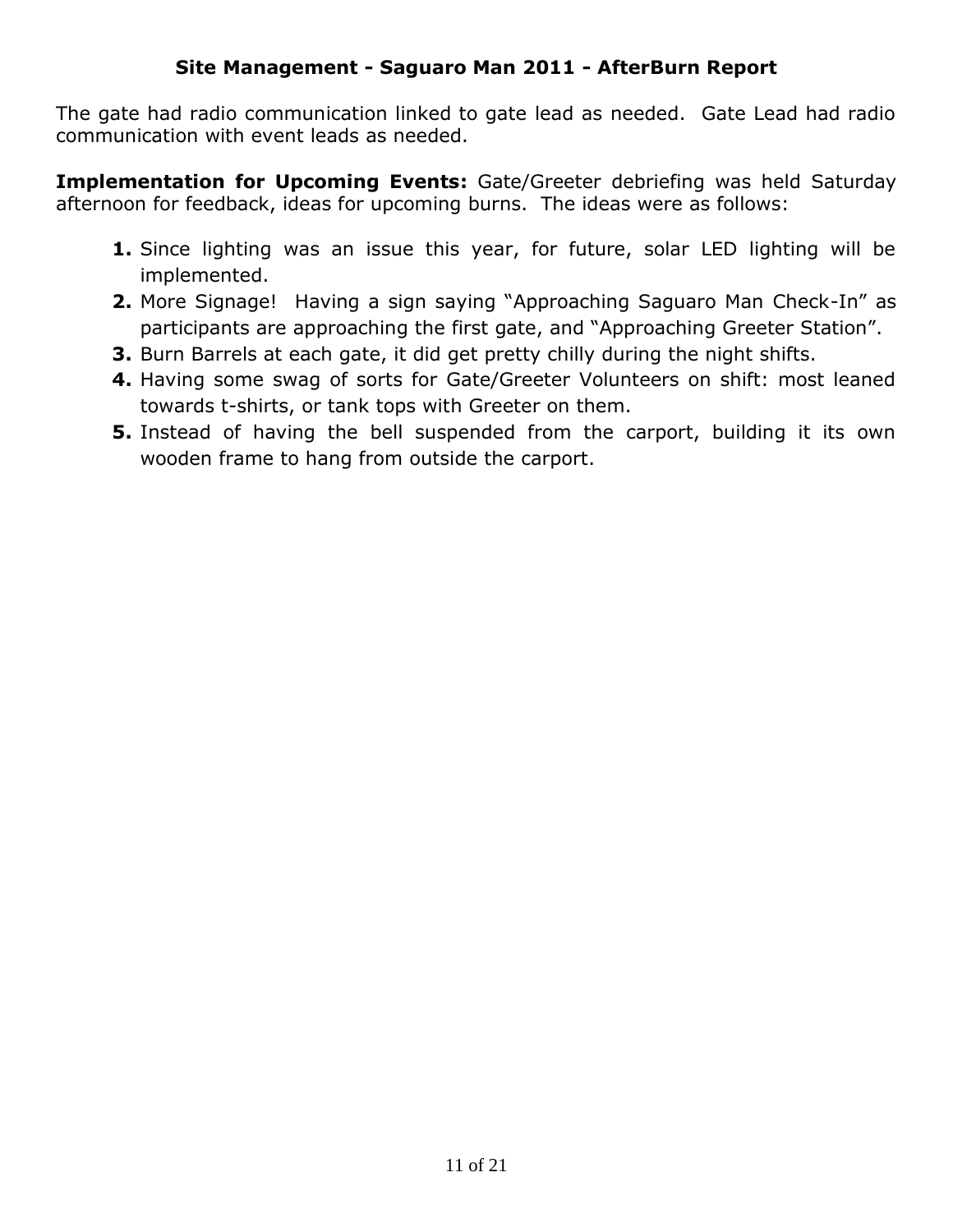## <span id="page-11-0"></span>Leave No Trace

## **Submitted by Rachel Taccariello aka 'Tacky' - Saguaro Man Co-Lead**

The main responsibility for the Leave No Trace lead was to establish a team of fresh and ready to work MOOPers for the duration of the event with a primary focus on fresh volunteers for the end/post event. Additionally the LNT lead was to coordinate the building, putting up and taking down of the road signs leading to the Saguaro Man gates.

Thank you very much to DPW Jesus, Sinuous Savvy, Vanya Cooper and Georgia Mason for staying through the windy night Sunday into an even windier Monday to pick up, gather, and haul out any and all of the MOOP. The report is that a minimal trace was left, with the bulk of 'forgotten' items being left at the SoOwRU Center Dome.

Only time will tell how the land will respond to the impact of 300 participants using the Double Dolphin Farm Lower 80 space for four days. Part of the agreement with the DDF landowners was to supply them with grass seeds that will be planted in the highly impacted areas after the monsoon season.

In the end, the most important part of Leave No Trace was upheld  $\sim$  The participants of Saguaro Man packed there stuff up and packed it out, leaving without a trace.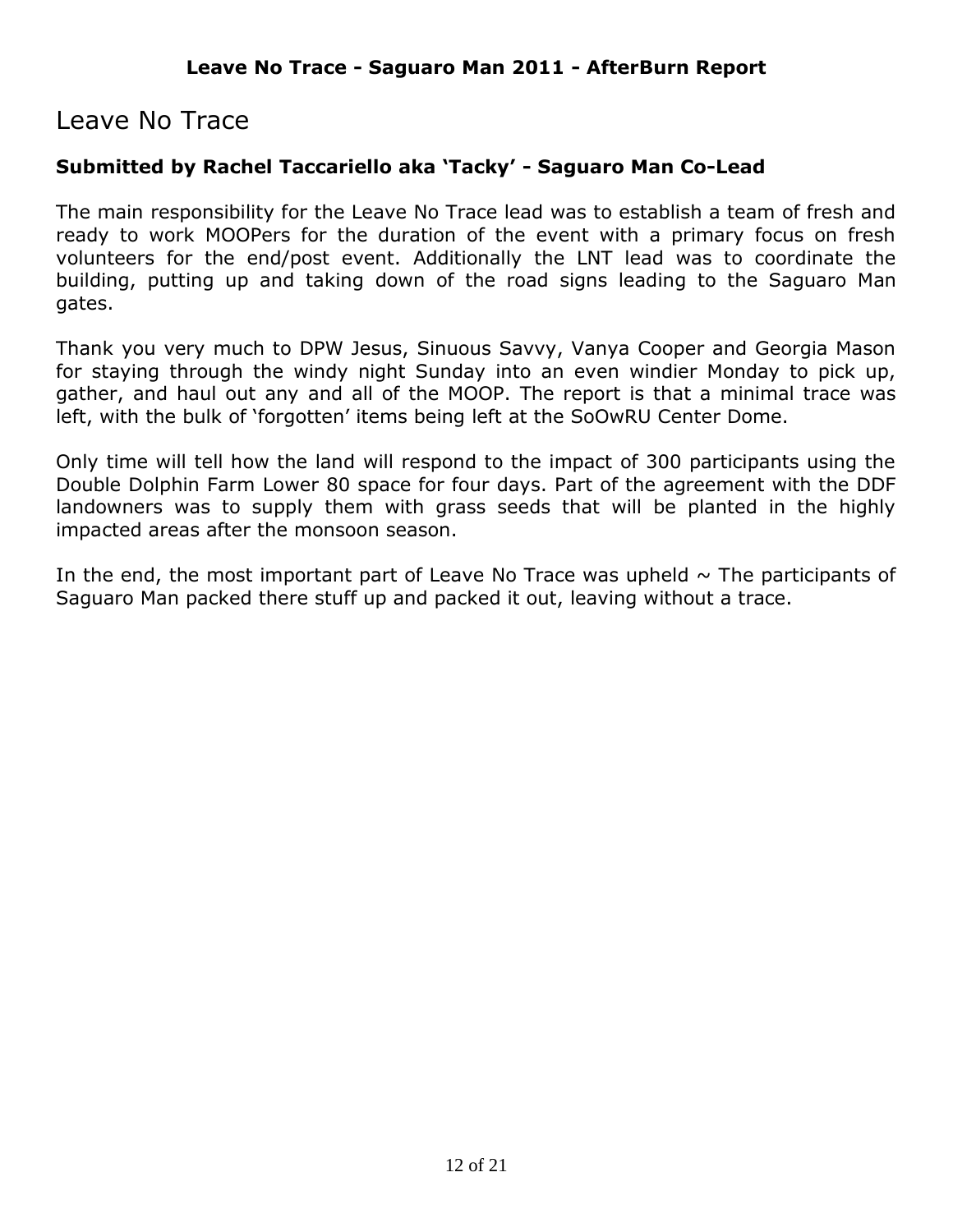# <span id="page-12-0"></span>Art & Theme Camps

## **The Art of Saguaro Man** – Submitted by: Shelley Tait aka 'Conchita'

It was an honor and a joy to step into Art Lead for SM11. I saw my role as an opportunity to kick up excitement for art at our regional event, and to initiate funding for art at future events. The intent was to foster creative expression and continue to inspire more art over the years to come. Also to support both small and large art installations, assist with placement, burn plans, artist's individual needs, and to oversee safety and cleanup efforts.

As with past events, the majority of art endeavors were varied and self sufficient. Artists of all types came prepared to carry out their creative processes, and did so with little or no assistance required. We enjoyed a multitude of costumes, including the annual Parade of Bees, and gazed across our playa through the wide furry ears of the Bunny Van. Beer was brewed in the SoHowAreYou dome by Cosmic Distributing, and culinary art was abundant throughout the event. We were pleasantly gifted two enchanting violin concerts by Dixon, and we danced to the music of some of Arizona's premier djs on the E3 and Tiki stages. We jammed to the art of drumming and acoustic instruments, and were swooned by fire art performance throughout the weekend, including conclave and a pre-temple burn performances. There were sculptures that burned; The Temple-Jasmine, by Pyro Dave, Todd Mann, a community art project inspired by Conchita and Mr. Mom, and The RIP Toaster, by T-Bone. Permanent sculptures were built, the Saguaro Man Welcome Sign and the Regional Burn Milepost, by Arthur and Sunshine, now housed at the Double Dolphin Ranch for future events to come. Workinonit delighted us with the Tunnel of Questionable Enlightenment, while Sydne and Thomas Schinkel fired up pottery in memory of Toasts past. A book of Succulence was passed around to share the collective consciousness of our community, and Playa TARDIS captured the spirit of sci-fi in all of us. Let's not forget the art of Marshmallow Golf and Miniature Jousting. I'm sure there was more, but as you all know-you can't be everywhere at once, and I likely missed out on a thing or two!

The turnout for Saguaro Man 11 was significant for our small town state. With the increase of ticket prices and sales, we were able to jump start the first ever AZBurner Art Fund! After expenses were paid, we rolled \$2700 into a fund that can continue to encourage and inspire artistic creativity. Our goal is to collectively assist artists in their process and to see MORE art over the years. Long term goals are also being established that will broaden our efforts to support the arts beyond our regional events. An art team has been assembled, and we are looking at how other communities have successfully learned to manage funding of the arts. Stay tuned for more information... and for more ART!!!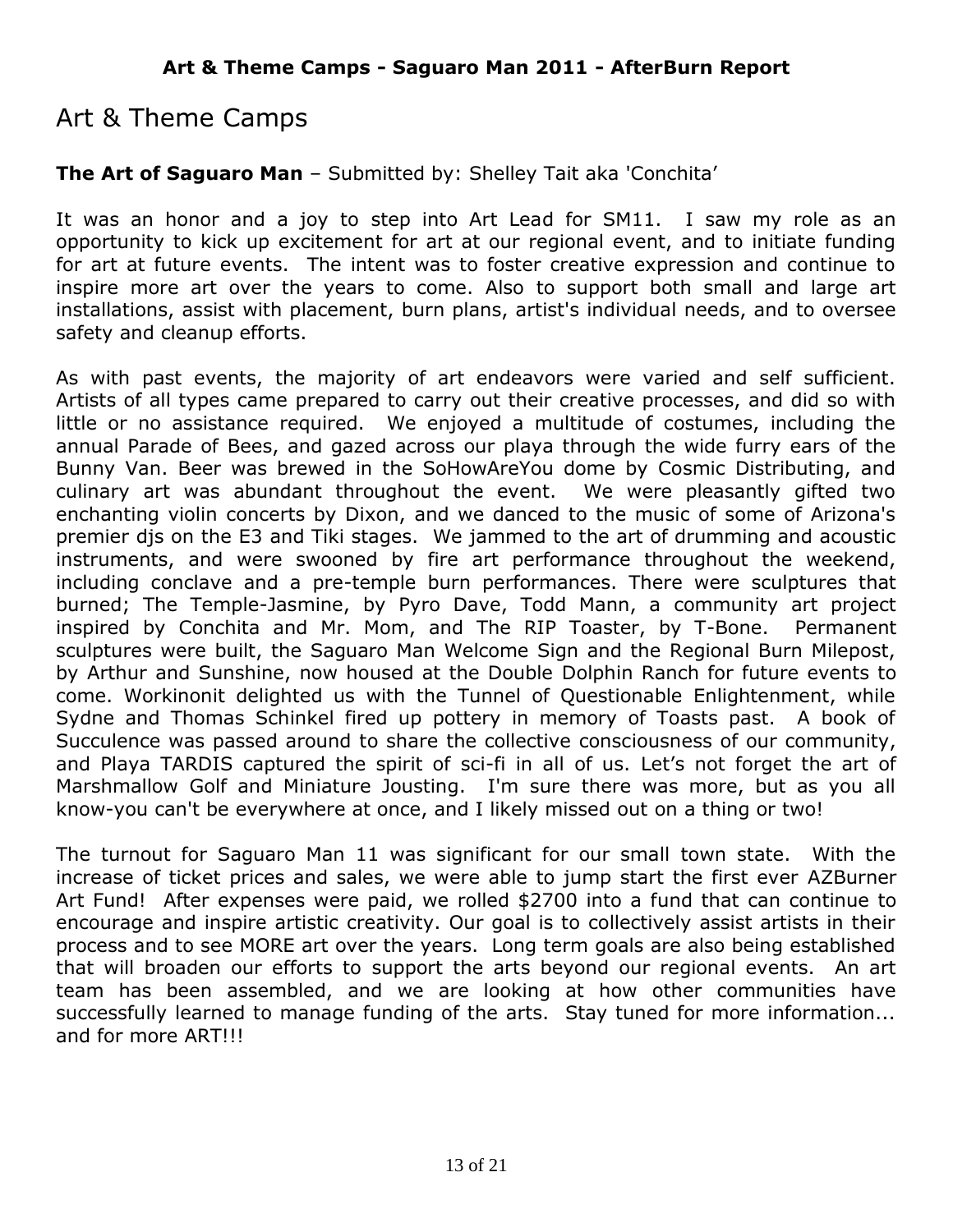<span id="page-13-0"></span>Rangers - Submitted by: Corrine Vivers aka "Ranger Hermione"

Saguaro Man was the first time that the Arizona Burners have had their regional event under a new team of regional contacts and event leads. There was a new location and new structure all around. Blank was the only consistent lead remaining from the event known as Toast!.

The event started with a pretty strong group of Rangers signed up for 5 hour shifts that overlapped. The majority of Rangers were Black Rock, and quite a few Arizona Burners were recently trained to be Heliotropic Rangers. Some of the Heliotropic rangers also completed their BRR ROM prior to participating as Heliotropic Rangers at the event.

In preparation for the regional, socials were held with the intent of recruiting new rangers for regional events. Those that were still interested were asked to come back to participate in a regional training session and were given a copy of the regional manual. T-shirts with the Heliotropic Ranger logo were given to new regional rangers to wear while on shift. Once at the event, new regional rangers were paired with experienced rangers to work at least one shift.

Radios were provided by the org for use during ROM training as well as while on shift. There were two different types of radios used. During ROM, there were plenty of radios for the training exercises. For shifts, there were radio shortages during the overlap periods. There was also malfunctioning radios. One had a missing knob that required a Leatherman tool to turn on. One radio was unable to receive transmissions, but was able to send them out.

The intention for Ranger Headquarters was to have a highly visible shade structure with signage to designate it as a location where rangers could check in and out of shift as well as socialize. There was a large white board with the shift schedule information posted by Friday afternoon, prior to shifts.

The event ran rather smoothly for an inaugural year with a team of new players. The vibe was good and there were little disturbances. In previous years, Friday night had a tendency to have a participant or two who had to be watched closely for their own safety. There were no such incidences this year.

**The few things that did go wrong appeared to be minor in nature**: Ranger HQ had a distinct lack of power and was not centrally located enough. There was no lighting, nor way to charge radios that were not in use. There was only one shade structure and, while large, it was not large enough to house all the rangers at the ROM. The signage should have been more visible, with lighting after dark. No rangers camped in the immediate vicinity of HQ which was a definite shift from previous years. The camaraderie of sitting around the fire barrel (there was none) after a shift or whenever bored was distinctly lacking.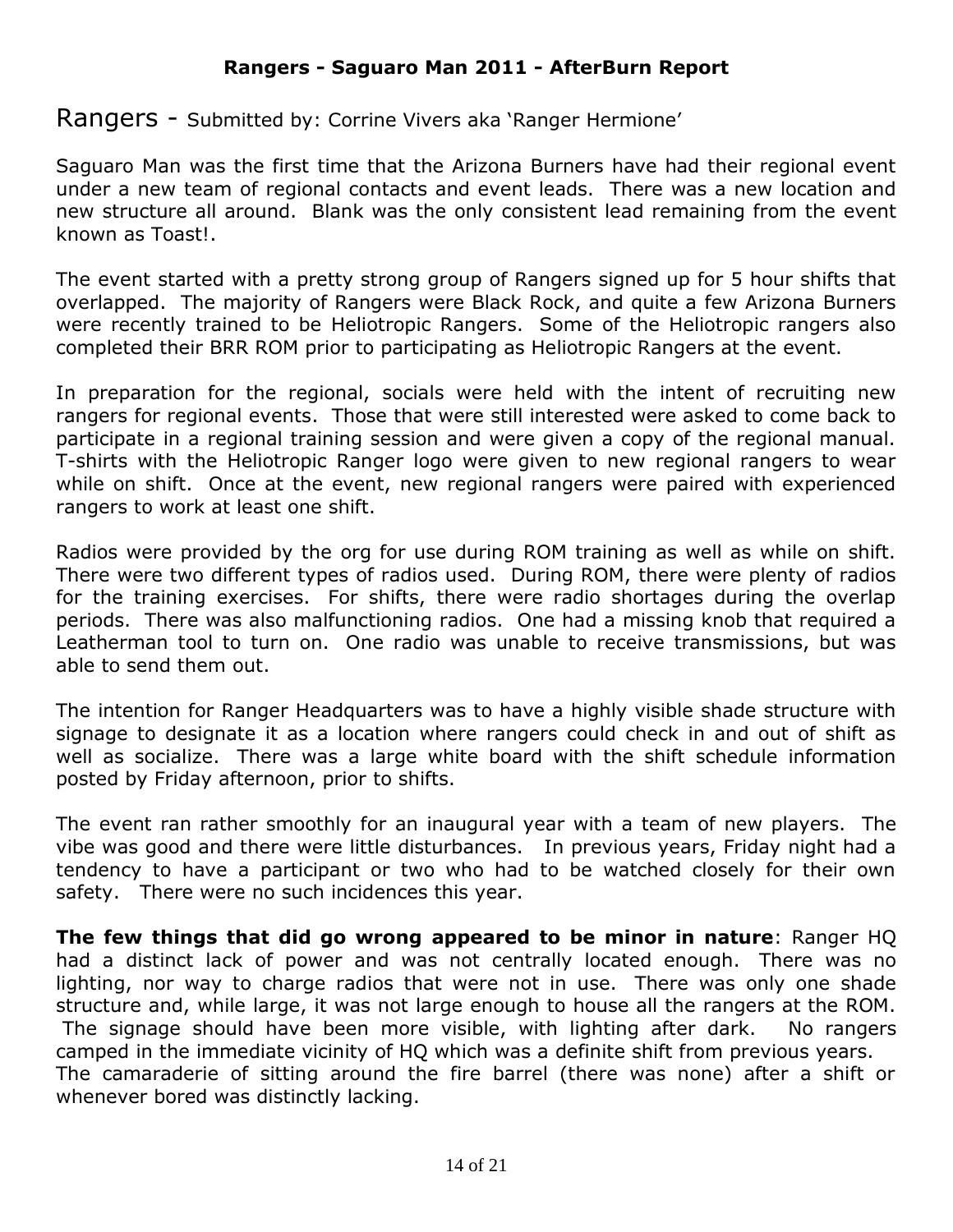## **Rangers - Saguaro Man 2011 - AfterBurn Report**

To improve in the future, rangers will be encouraged to camp near HQ. A larger shade structure should be built for the ROM and a shade structure for the ART seminars should be provided. HQ will have power for lighting, as well as radio charging. A burn barrel will be brought to the event to encourage more visibility/community involvement with the rangers. The white board with the schedule will be more clearly posted and be lit.

It was also suggested that there be a tent with a cooler set up in it so that those that worked graveyard can get some shut eye. Shorter shifts may also be a good idea since it is smaller event and one can easily walk the length of the entire event property countless times in one shift. Ideally, there would be more radios that are more functional and there would be a lock box of sorts for easy radio switch out if the lead is unavailable or if an off duty ranger finds themselves in need of a radio because of a lost parent. It has also been discussed that radios can be purchased by individual rangers to use while on shift or at the event or that perhaps the AZBurner funds could purchase more event radios.

Friday night, there was a structure burned. After repeated requests to have a prep meeting with the artist, fire marshal, and other rangers working the perimeter, the fire was started with no discussions on what was planned to happen. The artist poured a large trail of gasoline along the (brush covered) ground that reached nearly to the perimeter of the ranger circle, rendering our positions less safe. There was also a person in a fire suit that approached the fire numerous times that was assumed to be the artist or one of the firemen. It was later determined to be a participant. If some sort of discussion had taken place prior to the burn, the rangers/firemen would have known the intended ignition source as well as who was authorized to be in the circle. It was one of the most frustrating perimeters and the participants were not respecting the perimeter at all, perhaps because the artist and others kept walking through to hang out closer to the burn. In the future, this problem could be rectified by having a pre-burn meeting with all people involved and by having more rangers at the perimeter. It would also help to educate new comers to the community a little more about the purpose of rangers and that they are there to help protect, not stifle fun. The perimeter is suggested by the fire marshall for the community's safety.

Lost/found children are always a stressful situation. The plan is always to bring the child to a safe place if they are a found child and then proceed with getting as many boots on the ground to search for the parent. On Saturday, there was a child found by some participants who flagged down Hermione. Being off duty, she did not have a radio. She brought the child to Queen Sol who did have a radio. Queen Sol returned to the child"s camp to wait there for the mother and to listen for any communication from the rangers on duty. Hermione quickly found Two Step and Hellion and communicated to them the situation. Two Step and Hellion both had radios.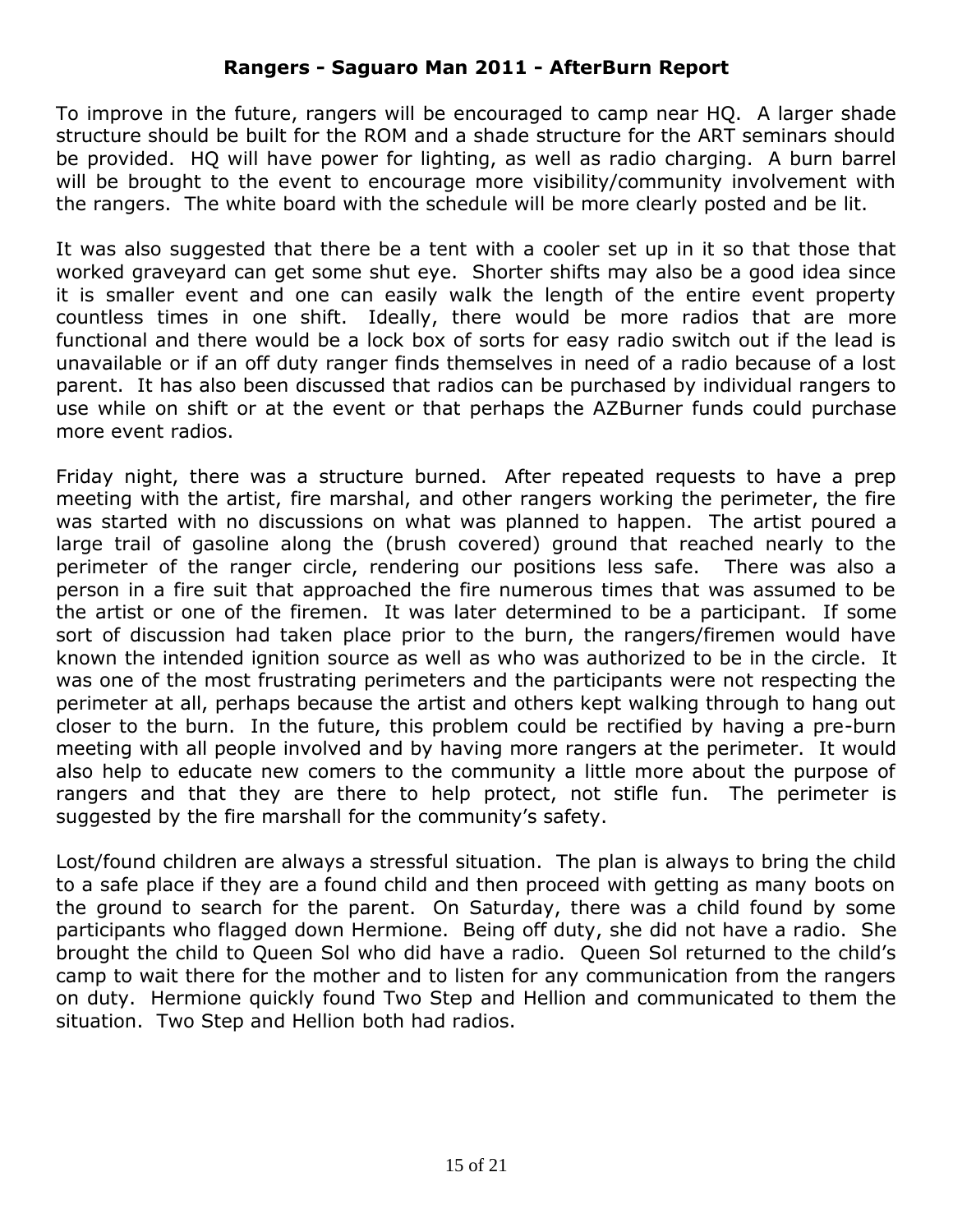## **Rangers - Saguaro Man 2011 - AfterBurn Report**

The three then started approaching every camp they passed by to look for the mother and to inform fellow participants that they were looking for the mother and that she needed to return back to her camp as soon as possible. Mom was found within ten to fifteen minutes of initial contact with child. She was found by a fellow participant who relayed the message that the rangers found her son and needed her to return to her camp. It was a fairly smooth situation considering how stressful it could have been.

One problem was that none of the rangers were familiar with what mom looked like, initially. Even with a small event such as Saguaro Man, there is no way to know what every participant looks like. It has been proposed that future events provide a "child registration" service at Ranger Headquarters.

Rangers would have parents fill out a form with basic information such as their name, their child"s name, a camp location complete with description and vehicles present, a phone number if service is available, and a picture of the parent. This information could be placed onto a wristband similar to the kind used in hospital admittance and locked onto the child for the duration of the event. While it is understood that there may be resistance to the idea of "tagging" children, it has incredible potential for alleviating undue stress in the unlikely event that their child become lost. Having a visual of the parent on the child"s wristband and having more information should lead to even faster reunions of child and parent.

With the new event and with so many new Heliotropic Rangers, it was difficult for regional rangers to be easily recognized at the burn perimeter on Friday. At one point, a fellow participant tried to ranger Dixon and tell him that he shouldn"t be that close to the fire. The interaction was less than desirable and could have been easily prevented if the community was more familiar with what Heliotropic Rangers and Black Rock Rangers look like and why they are there. It also may be handy to have laminates made up for the rangers to wear while on duty. The front would have a picture of the ranger and the Heliotropic logo similar to the fashion used for Black Rock. The back could have lost and found protocol on the back or other helpful information.

Another suggestion that was made by a BRR was that vehicles have information on who owns them placed in the dash in an easy to read location in case of the need to relocate the vehicle. This information could include the owner"s legal name, burner name, license, camp location, and phone number if service is available.

The regional events have had dogs welcome at them for years. With this added element comes added benefits for the community but also some added stress. It was wonderful to have the dogs to pet and talk with the guardians about their companions. However, there were a few dogs that were frequently off-lead and young enough to behave in a manner that made rangers uncomfortable (read: dog running towards large fire). It's been communicated that dogs have to be on a leash at events. This is not only for their safety but also for the safety of participants.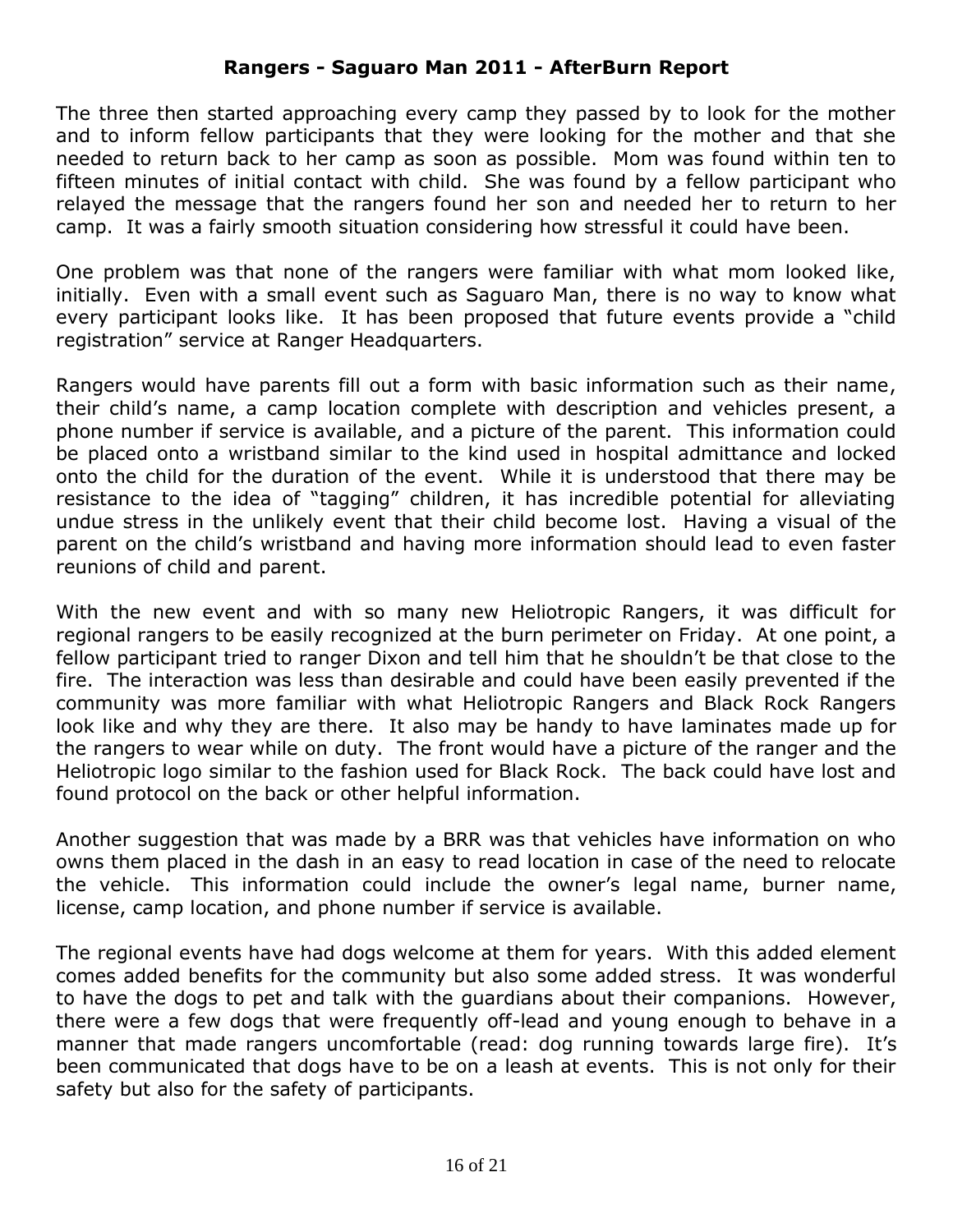### **Rangers - Saguaro Man 2011 - AfterBurn Report**

If rangers are busy worrying about whether the puppy is going to run into the fire (some rangers are veterinary professionals or just animal advocates), then they are not focusing enough attention on other potential sources of danger like participants injuring themselves.

Fire dancer safety was also a concern on Friday. During the burn perimeter of the temple structure, a minor soaked his tools, lit them next to his fuel dump, dripped fuel on fire close enough to the fuel dump to potentially light the entire fuel dump on fire. The dancer"s spotters had only what looked like a dish towel to extinguish with. Fire dancers should be advised to brush up on the NAFAA regulations and guidelines prior to lighting up with a large crowd in attendance.

They can be found at:<http://www.nafaa.org/regs.html>

The fuel dump and dancer were surrounded a little too closely by everyone in attendance for the temple burn and created a panic in the people standing in the area.

It may be a good idea in the future to have fire safety workshops during the day to discuss the different levels of comfort that people have around fire dancing.

Overall, the event went smoothly, and not much needs to be done to improve the process for next year.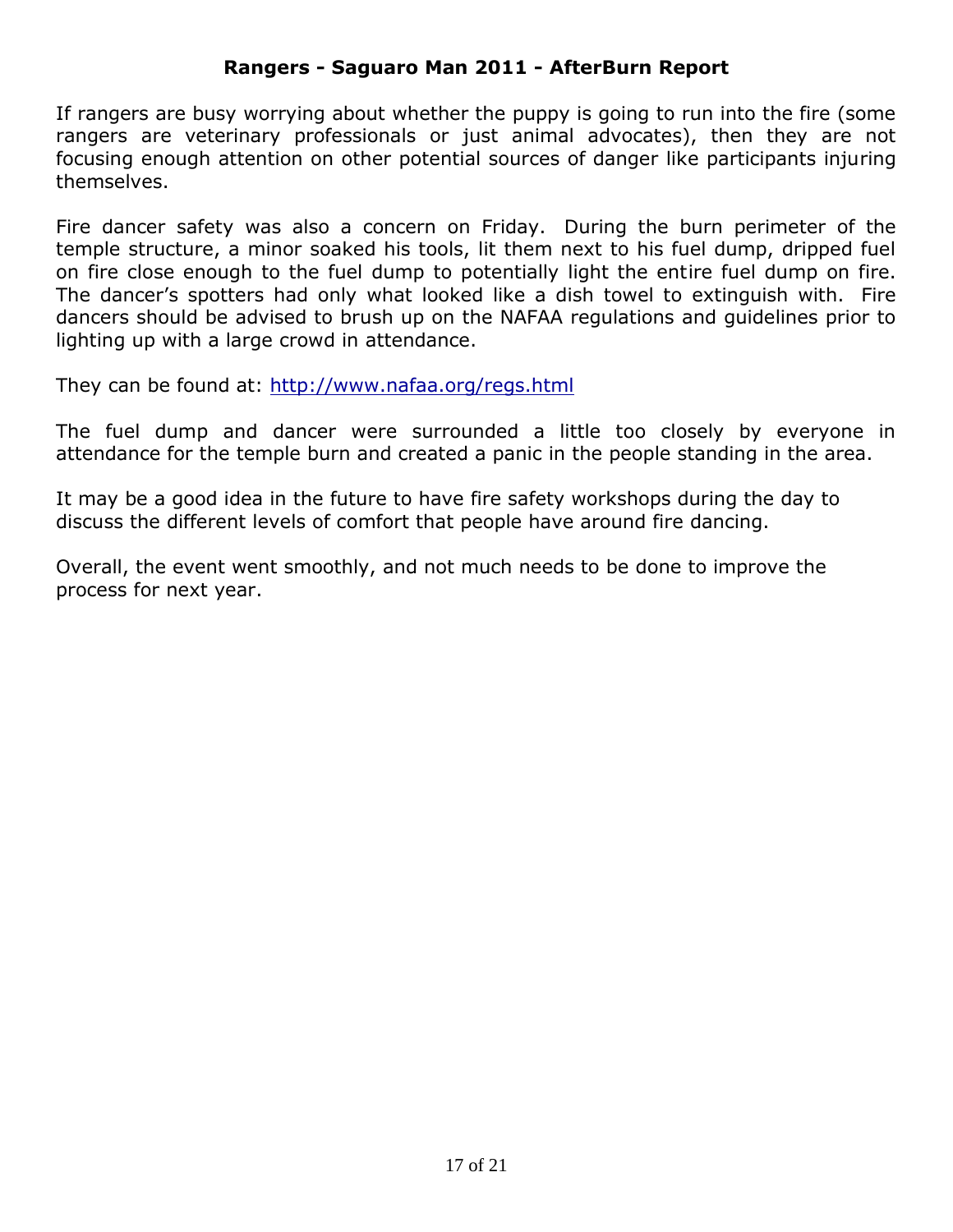## <span id="page-17-0"></span>Fire Safety

**Fire Safety -** Submitted by Ron Martinez aka "R-Jag"

I worked as the Fire Suppression/Safety lead working closely with Sol who was the Medical Lead.

Having worked the Fire/Medical Lead in the past, things this year went smoothly. With Sol taking on the Lead for Medical, I did not have to monitor medical 100%. The Fire aspect of things worked well. We had the equipment and manpower needed to handle things. Fire issues were focused on the main event burns such as the temple, Toddman and the Toaster.

As for things that didn't work well: I noticed some fire effects that I was not aware of such as the flammable liquid mortar/canon. I really enjoy seeing and experiencing these effects, however, I feel that we need to focus a bit more on creating safe zones around these types of art. We were very close to participants including non-suspecting children and "structures." Nothing went wrong, but it is when we don"t plan for something to go wrong when it usually does. One of the biggest jobs of fire safety is prevention. If we actually have to utilize our equipment, then something went wrong.

I would like to be able to have more input in the way of consults in these cases.

This will take care of three things:

- 1. I won"t have any surprises.
- 2. We will be able to prevent potential for catastrophic injury/damage.
- 3. It will ease some liability on the group as a whole and especially the event organizers.

I don't want to say they cannot do these, but I would like to see fire art accomplished safely. We shouldn't, as a group, use the verbiage in the waiver as an excuse to check common sense at the gate. I am all for pushing the envelope but I would not want to be responsible for a child being horribly burned at one of our events because we didn"t take precautions to prevent the injury. Fire is a huge part of our culture, I get that. I think that we need to address it in the format of, if the artist wishes to take a risk that is one thing. If that risk projects to the "unknowing" participant then we may have to think twice about what we are doing.

In the area of improvements, I feel that as the event gets larger, adding more trained fire safety people would be in order, however we seem to be able to do well with what we have currently.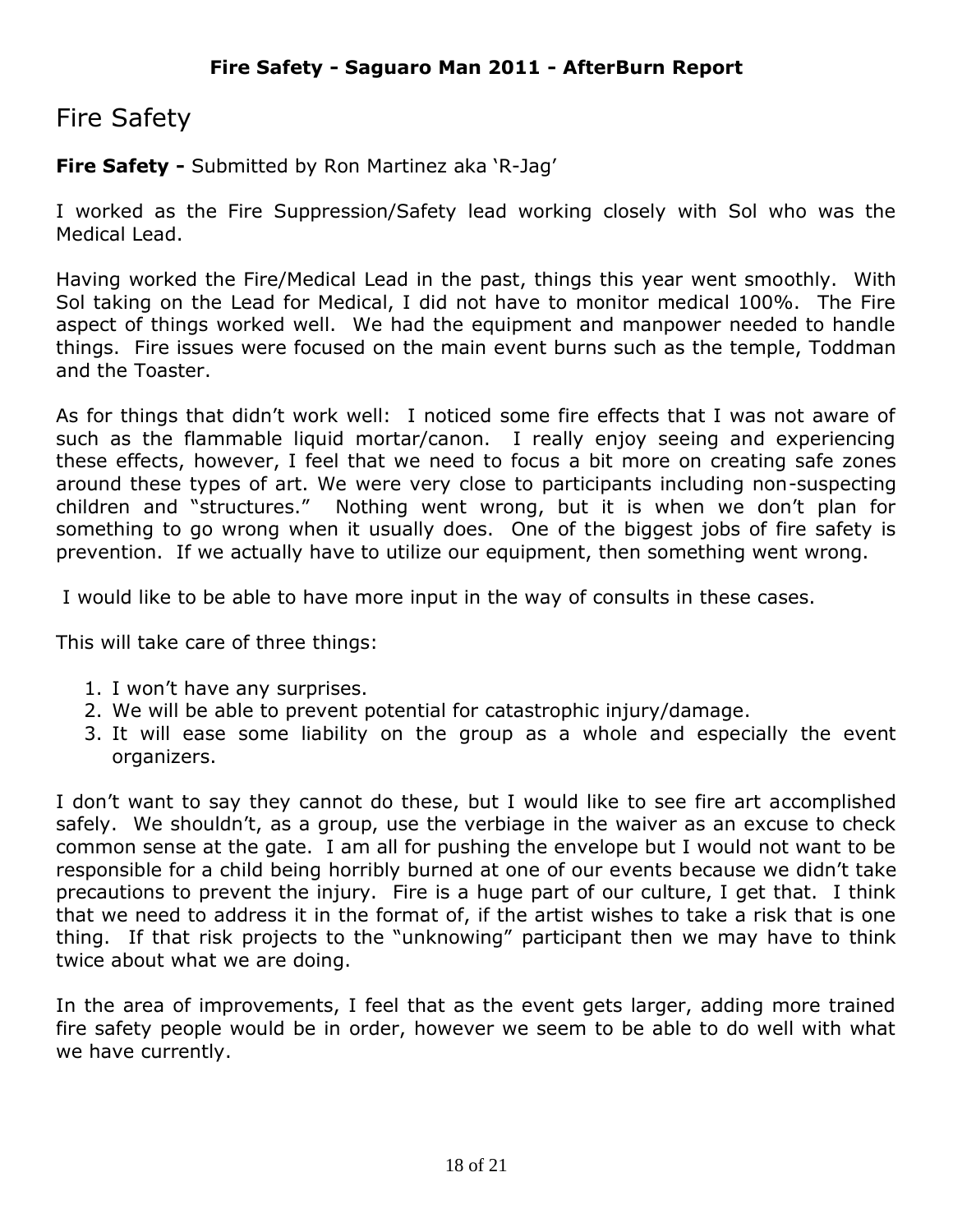## **Fire Safety - Saguaro Man 2011 - AfterBurn Report**

I feel that we as a group are fairly well equipped. I don"t see a need for additional equipment at this time. I will try to do some recruiting on my end. I may need to send out e-mails to the group to see if we have any more folks who are trained. I would also be willing to host a seminar during the event ref: fire safety. It would not take too much time but could be valuable.

In summation there are two things I am recommending.

- Provide consultation from Fire Safety Lead in flame effects and fire art. Open communication here is the key.
- Increase the number of fire trained personnel. We are good at present but if we get bigger or have more fire art we will need to grow.

I am not about creating more rules however we should think of the community as a whole and as such, as in any society, we should compel ourselves to create boundaries which will provide for a safer environment for the many as opposed to the few or the one.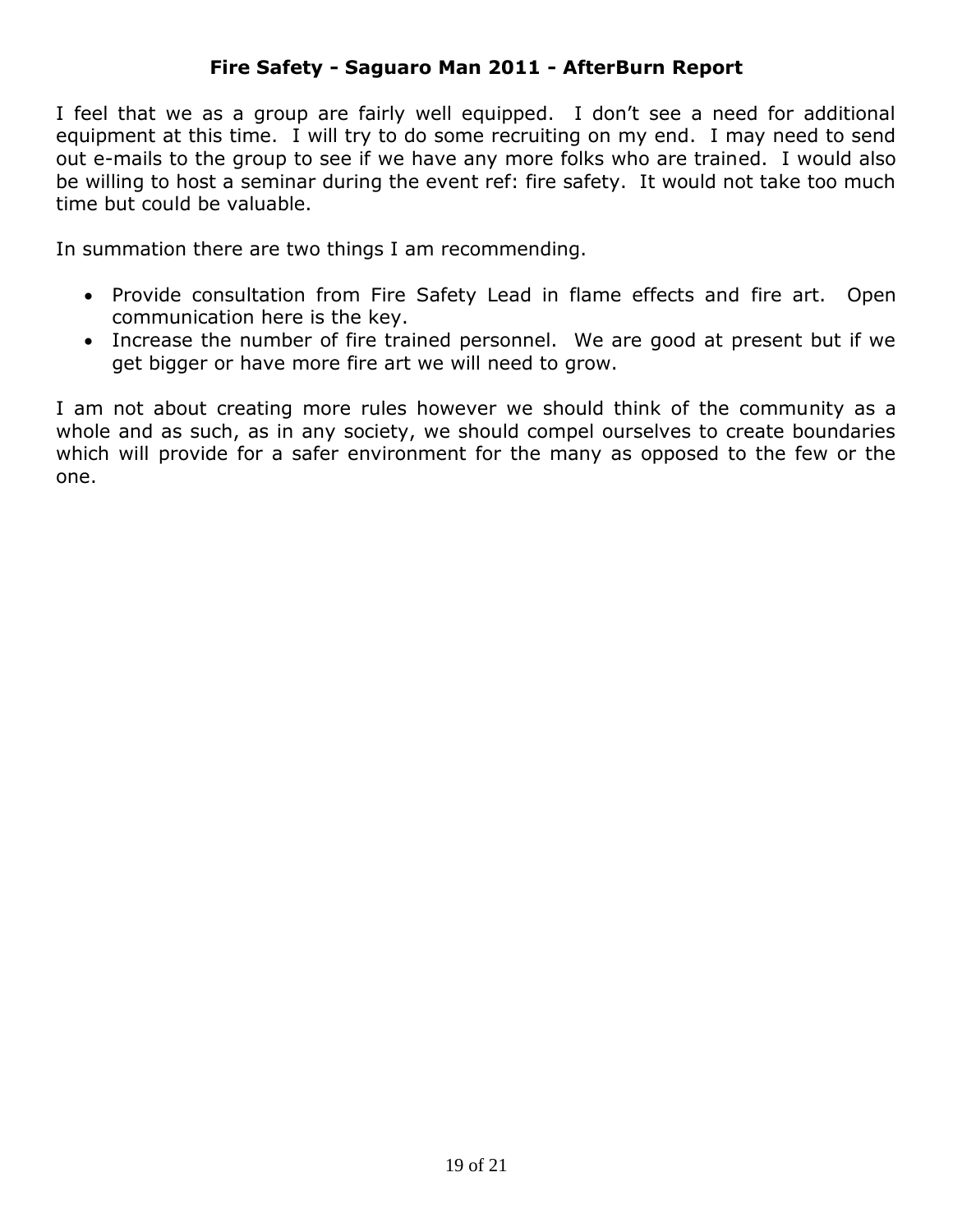# <span id="page-19-0"></span>Moving Towards the Future

**Looking towards 2012**: AZBurners & Saguaro Man have found a new home @ Double Dolphin Farm outside Snowflake, AZ. We look forward to a prosperous relationship with the land owners Arthur, Sunshine & Pyro Dave to ensure that the impact of this event on their land remains minimal, as we are committed to any necessary & continual upkeep and maintenance of the event site.

**Growing the Event**: In moving to a new site location we felt it was important in this first year to hold the population to 300 participants. Even though we did not sell all 300 tickets available; moving forward we want to ensure that all AZBurners & neighboring regions have an opportunity to participate and be a part of this amazing event. We will increase the population cap from **300 to 450** available tickets. With this increase we will make available an additional **50** tickets available within the **1 st Tier** lower cost price. Beyond 2012, if the event site has not been negatively impacted continual slow growth population increases will be considered if warranted.

**From the** [Rangers](#page-13-0) **Report**: Functional Radios and quantity of Radios. With the remaining **funds** available; I have made a purchase of 6 new Radios, Spare Batteries, Holsters & a 6-bay charger. We are assessing the working order of all radios and seeking repairs if necessary. With the addition of six new radios to the pool, we will be in better shape for the next AZ Regional Event (Decom 10/6-9).

Rangers also reported some issues with lost children or unfound parents. We will work with the Heliotropic Rangers to create a form for Parents/Guardians to be filled out during Gate Processing that will be given to the Rangers in case of lost children/parents as well as a portion of this form to be displayed in the window of the parents/guardian"s vehicle window for easier identification.

Both [Rangers](#page-13-0) & [Fire Safety](#page-17-0) Leads had issues with established Burn Perimeters and or participants getting to close to or entering said perimeter. Event leads will work more closely with both Rangers & Fire Safety Leads to keep the burn perimeter established and keep unauthorized persons from getting to close to any fire source until either Rangers or Fire Safety Leads give the "All Clear" signal that the perimeter can be dropped.

**From the <b>[Rangers](#page-13-0)** Report: As a dog owner I realize how difficult it is to be away from them on camping weekends or find someone to watch them while I am gone, but Dogs appear to be an issue and take valuable Ranger resources to deal with On-Site. For 2012, Saguaro Man will have a No Dogs/Pet policy.